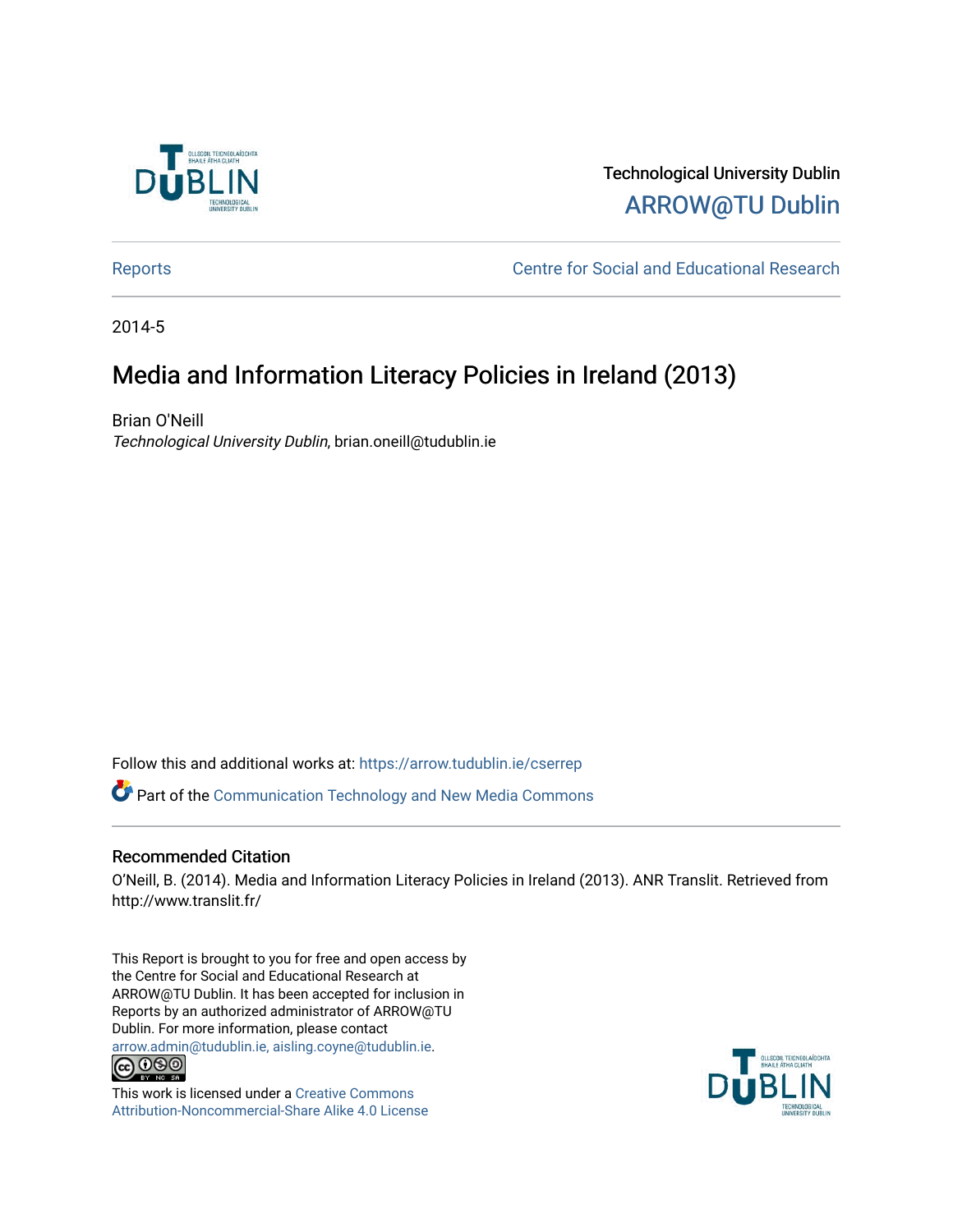## **Media and Information Literacy Policies in Ireland (2013)**



**Expert:** 

**Brian O'Neill**, **Dublin Institute of Technology**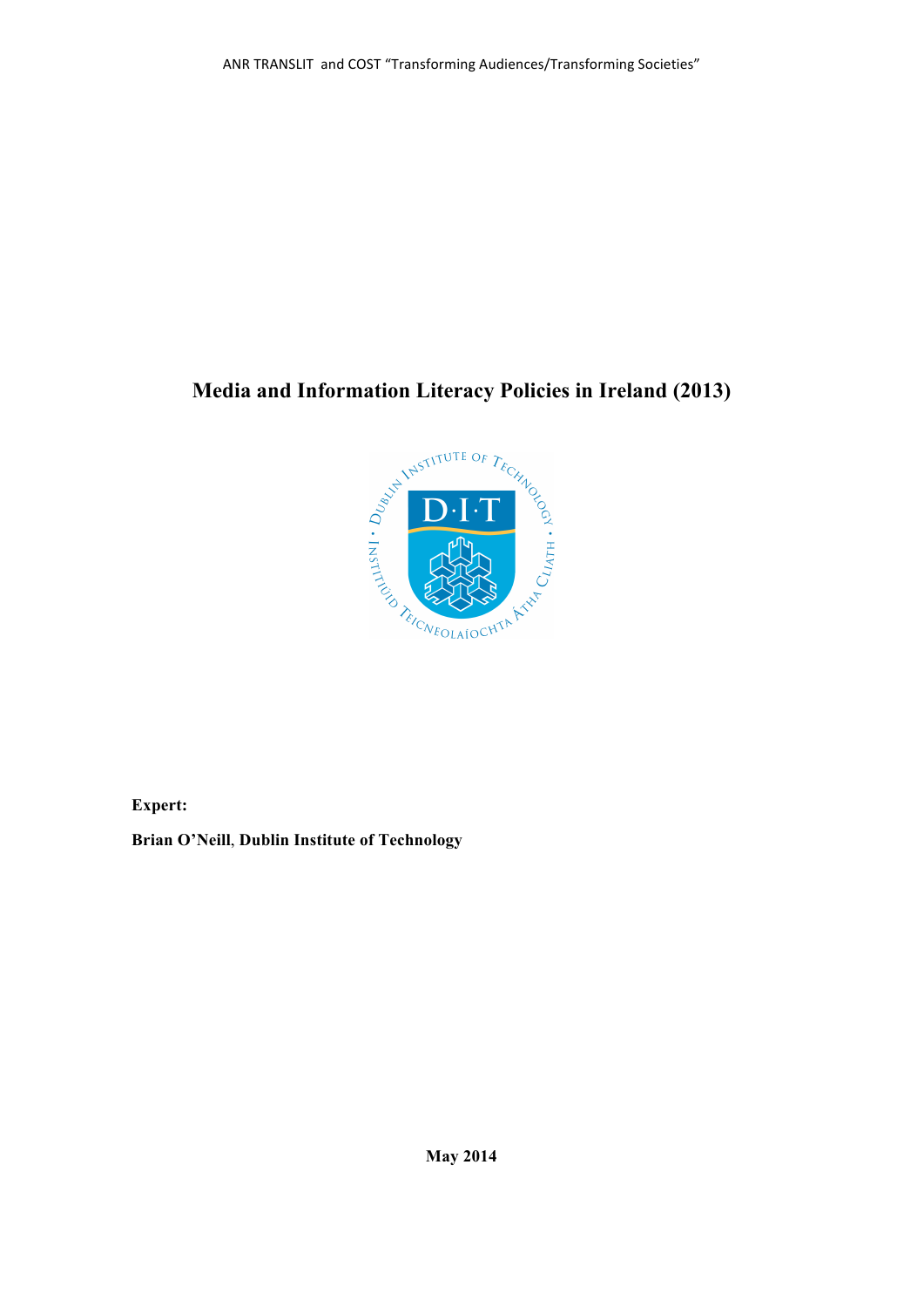| <b>Dimension</b> | (short) Historical background |
|------------------|-------------------------------|

What are the recent (1980s on) political, social, economic and cultural conditions that have created the present-day media education policies and structures?

What was done in media education policies prior to European recommendation? With what actors? Overcoming what resistances? Around any controversies?

Was media education presented as a tool to address the contemporary crisis in educational systems? Was it associated to major reforms or reform movements?

The process of promoting and introducing media education into the educational system in Ireland has been a slow, incremental process that has contributed to steady if understated support for its adoption. From its initial, small steps from the 1980s on, media and information literacy has reached a point where it is present at all levels of the curriculum. Important new reforms have been introduced to facilitate its broader inclusion in schools. Concepts of media studies are deployed in a number of crosscurricular ways and computer/digital literacy has yielded new opportunities for creative, practical and critical engagement with media. The centrality and importance of media in the lives of young people is now both well acknowledged, and widely accepted. Resistance to media education, however, remains in a system that is still quite centralised and slow to change. Ideological differences continue to play a role with a long overdue, though contested, transfer of control of the public school system from Catholic management to full public ownership. It is the case, however, that the influence of conservative, protectionist attitudes towards media are less evident than heretofore. On balance, media education in Ireland may be said to be valued as a popular, progressive and important dimension of the school system, albeit underresourced and in need of further development.

Media education in Ireland has its origins in 1960s reformist approaches to education. This was a decade that witnessed major change in all aspects of Irish education, especially with the introduction of free secondary school education for all. Media and the arts more generally had been neglected up to this point, as McLoone (1983) notes, and indeed the relatively late arrival of television in 1961 was symptomatic of a more general fear of technology and contemporary Anglo-American media culture. Post-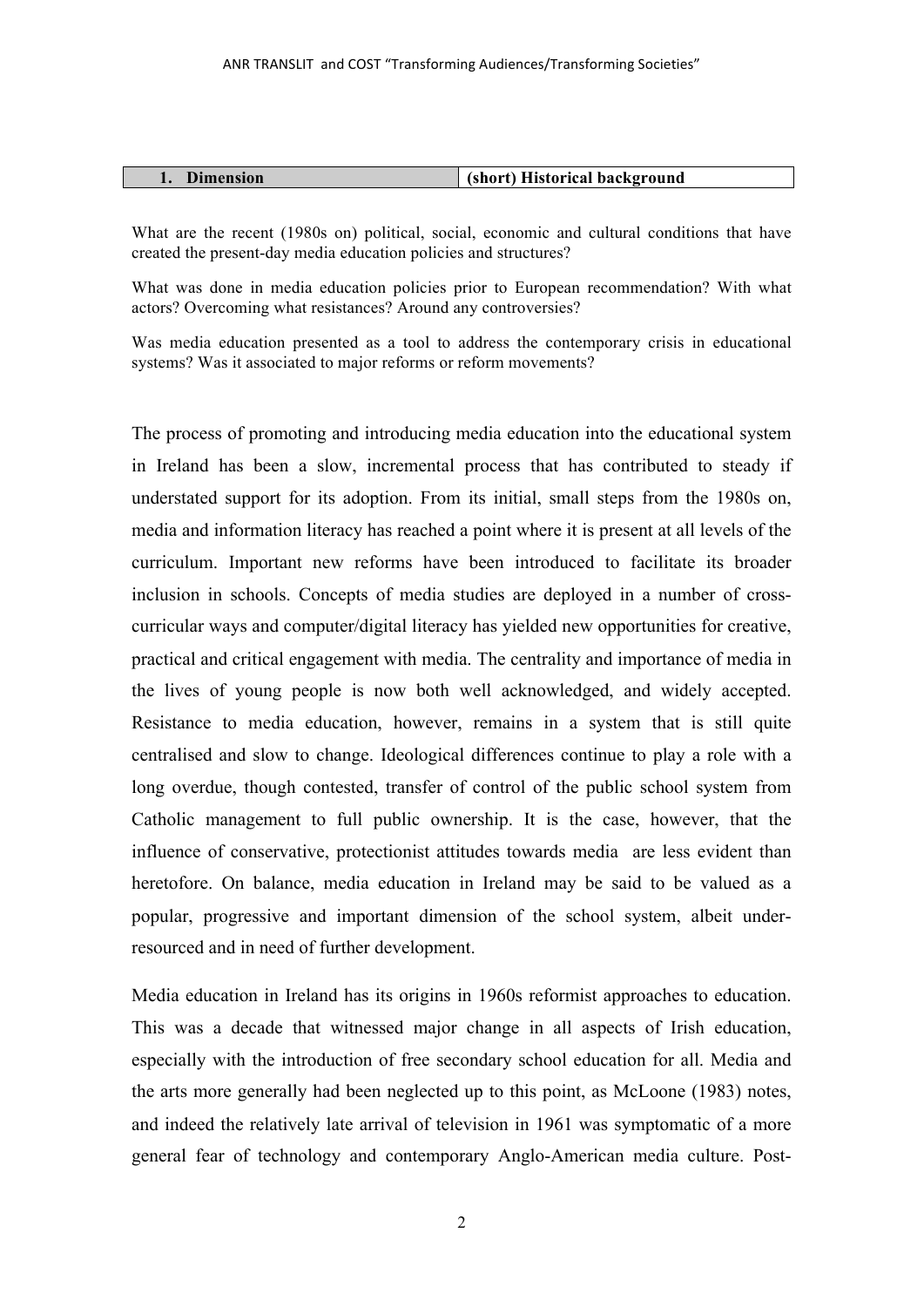Vatican II saw the Catholic Church open to a more positive engagement with contemporary media and society. Some of the earliest initiatives in Irish media education, in fact, were promoted by the Catholic Communications Centre. This was a training institute, founded by the Catholic hierarchy in 1968. In addition to publishing resources such as the textbook *Introduction to the Mass Media* (1985), the Centre also ran training programmes in media production techniques in well-equipped studios for teachers and students.

Two agencies were central to the development of media education within schools. Firstly, the education department of the Irish Film Institute (IFI), from the 1970s on, became a crucial catalyst for the development among teachers of a culture of media education. In addition to offering seminars and courses in film and media studies, the Irish Film Institute promoted media awareness not just in schools but among the Irish public generally. In the early 1980s, a number of high profile joint conferences and summer schools were also organised by the IFI in conjunction with RTÉ, the national broadcaster, and created an environment in which the media's contribution to and representation of Irish life was critically debated. A second agency central to the development of media education was the Curriculum Development Unit of the city of Dublin's educational board (CDVEC). Based in Trinity College, the unit was instrumental in developing some of the first teaching resources, in-service training and the piloting of new educational initiatives across a number of subject areas including media studies.

Media education in Ireland first entered schools in the late 1970s. At this time, the education system was struggling with a young population and was therefore under severe pressure and in need of reform. Economically bleak, Ireland faced cutbacks in public spending and poor job prospects for many school leavers. This coincided with rapid cultural change, the opening up of Irish society, as well as a vibrant youth culture that fast outpaced changes in schools. Without any clear policy, isolated efforts by teachers to develop media studies were undertaken. In 1978, a Vocational Preparation and Training Programme, designed for early school leavers included media in its communications syllabus. An expanded version of this programme in 1984 aimed to 'develop an awareness of the nature and function of communications in contemporary society' and to enable students to 'acquire greater social competence' (O'Neill, 2000).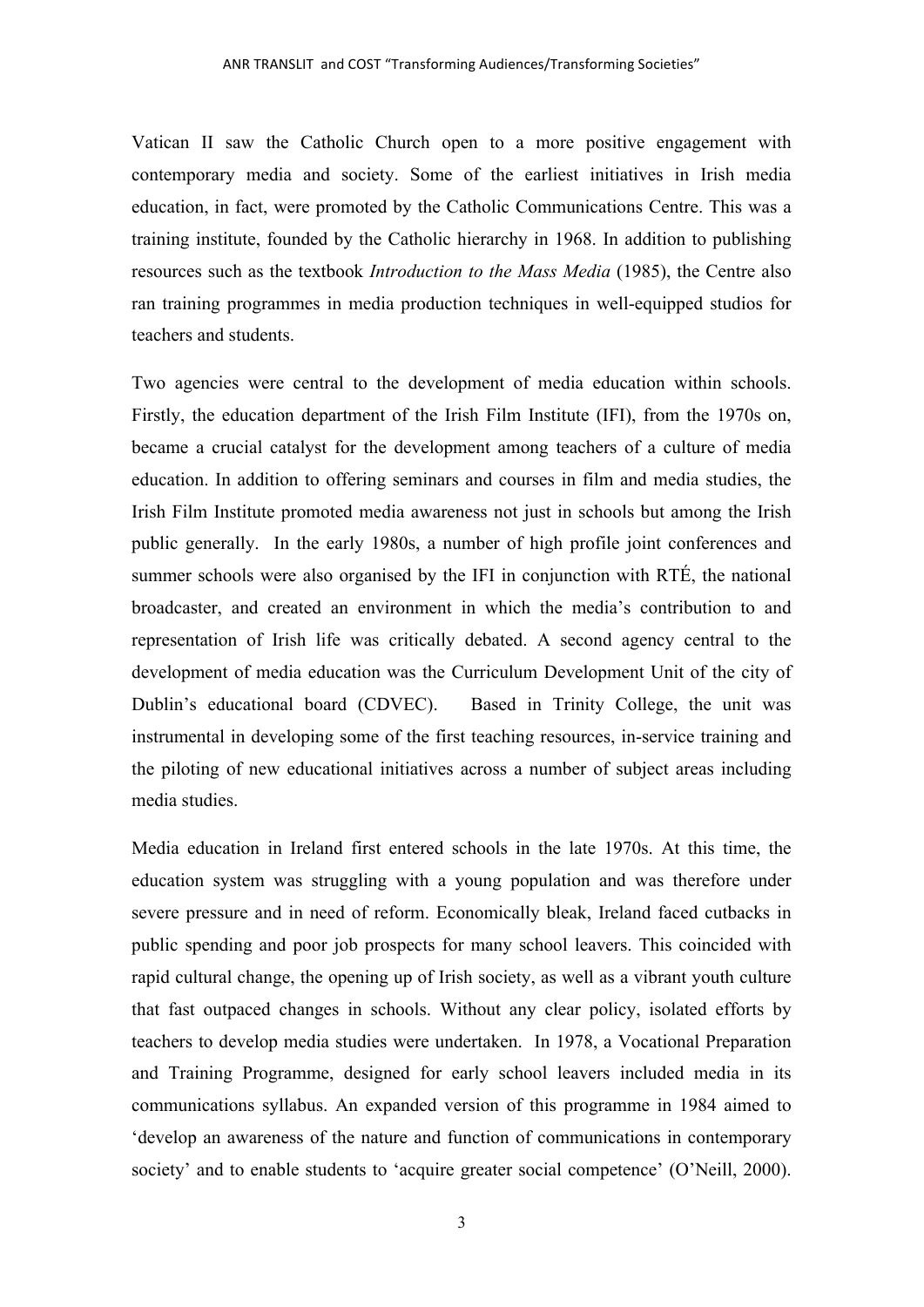This provided the impetus for many teachers to introduce media and contemporary cultural studies into the curriculum.

The growing interest among teachers in media studies was reflected in the first National Media Education Conference held in Dublin in 1985. The conference was addressed by a number of leading UK media educationalists including Len Masterman and David Lusted of the British Film Institute. An outcome was the establishment of the first Teachers' Association for Media Education (TAME) with the aim of supporting and encouraging teachers of media education in both primary and post-primary schools, acting as a lobbying group for curriculum provision, in-service training and the development of teaching resources for media studies. It was partially successful in each of these aims though following the formal introduction of media education into the Junior Certificate English syllabus, the need for the organisation appeared to decline.

The emphasis on digital literacy and support for ICT education in schools has constituted a parallel, but equally important focus for curriculum development in Irish schools. Since the late 1990s, equipping schools with computers, support training for teachers and encouraging the development of new subjects has been an important focus. Utilising a cross-curriculum ICT Framework developed by the National Council for Curriculum and Assessment, a common approach towards information and digital literacy has been developed while allowing schools considerable autonomy in how they approach the subject.

The most recent innovation is a proposed reform of the Junior Cycle curriculum. This will offer schools a further opportunity to develop new approaches to subject areas such as media and information literacy. This is the first review of the national curriculum at junior secondary level for over twenty years and will result in innovative approaches to assessment, including the use of e-portfolios, extensive continuous assessment and greater emphasis on student independent learning.

## *Comments:*

Media and information literacy education in Ireland is supported across a diverse range of subject areas, curriculum strands and themes. While many schools provide elements of media education, this is not always recognised as explicitly Critical Media Literacy provision. While the curriculum stipulates media education at various points within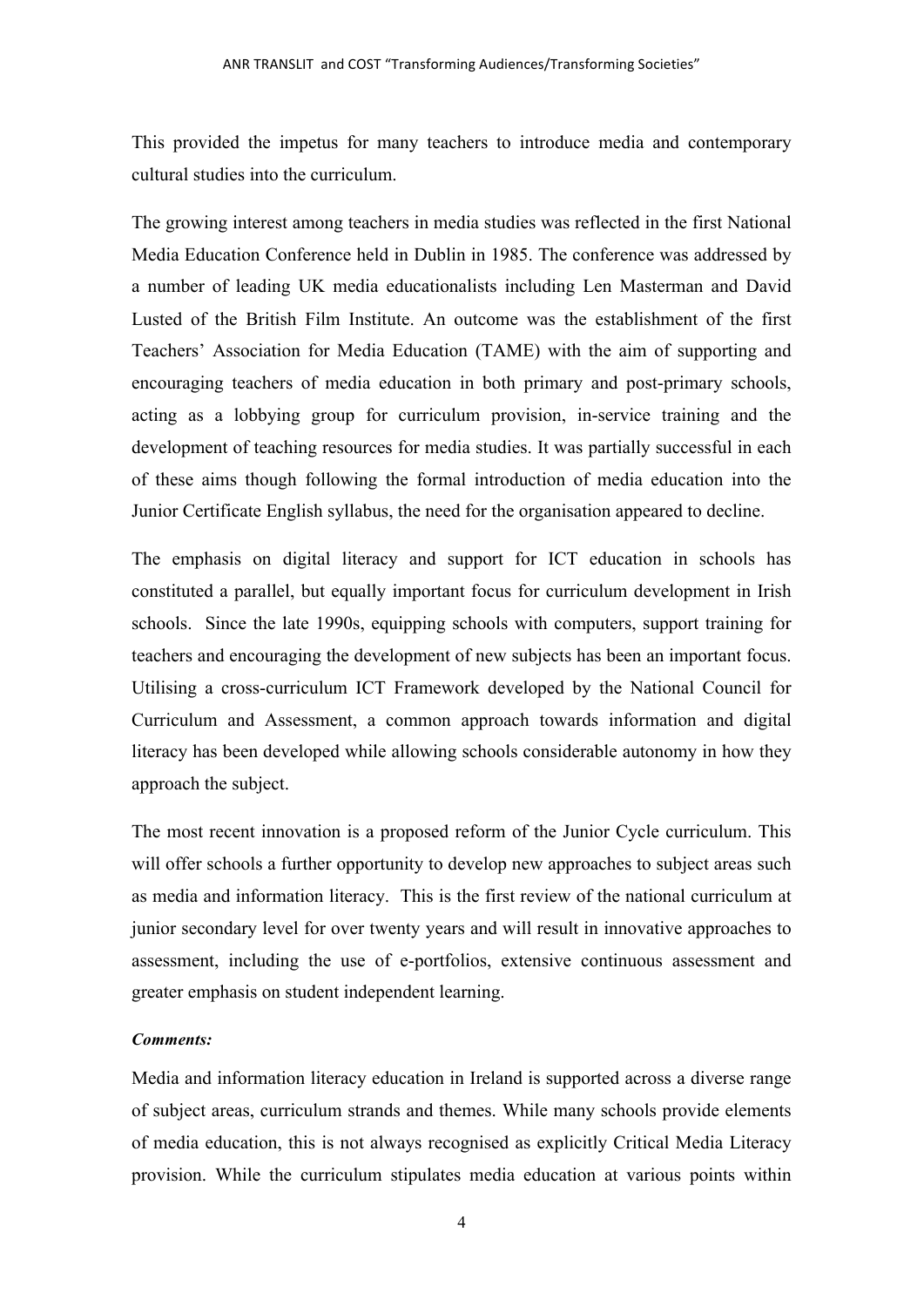subjects such as English, Social Personal and Health Education (SPHE) and Information and Communications Technology (ICT), it is not always formally assessed and much depends on the individual teachers and principals in promoting the area within their own schools. New reforms designed to give more autonomy and responsibility to schools in developing their own approaches to the curriculum will create new opportunities for media and information literacy, a subject area that enjoys a high profile in educational and public policy.

| <b>Dimension</b> | Legal policy framework |
|------------------|------------------------|

*What is the official designation and legal definition of media education? What other words are associated to it?*

*What are the legal documents (laws, recommendations…) framing media education policies? What are their stated goals (resource allocation, performance…)?*

*Does the law designate a clear authority to oversee media education? If so, describe (located in ministry of education, culture, regulatory media authority…).* 

*Are there any mechanisms facilitating inter-ministerial relations on this specific issue?*

*Are there formal or explicit links with other entities or social actors that may deliver media education (private sector, civic sector)? Do they point to self- and co-regulatory mechanisms? Which ones?*

*How are the relations between content editors and programme industries handled? Any disputes or dialogues? Any co-regulatory frameworks, guidelines? Any discrepancies between online and offline policies?*

*Who is in charge of reporting to the state? To the European Union?*

Media education is not officially defined in legislation, as such. It is rather a concept that is deployed in a range of curricular and other learning contexts. However, media literacy is and this section deals primarily with that definition and focuses on its use within educational settings.

The Broadcasting Act (2009) is the primary legislation providing a role for media literacy within the public sphere. This Act established the Broadcasting Authority of Ireland (BAI) as a single content regulator, assuming the roles previously held by the Broadcasting Commission of Ireland (BCI) and the Broadcasting Complaints Commission (BCC), as well as a range of new functions, primarily relating to the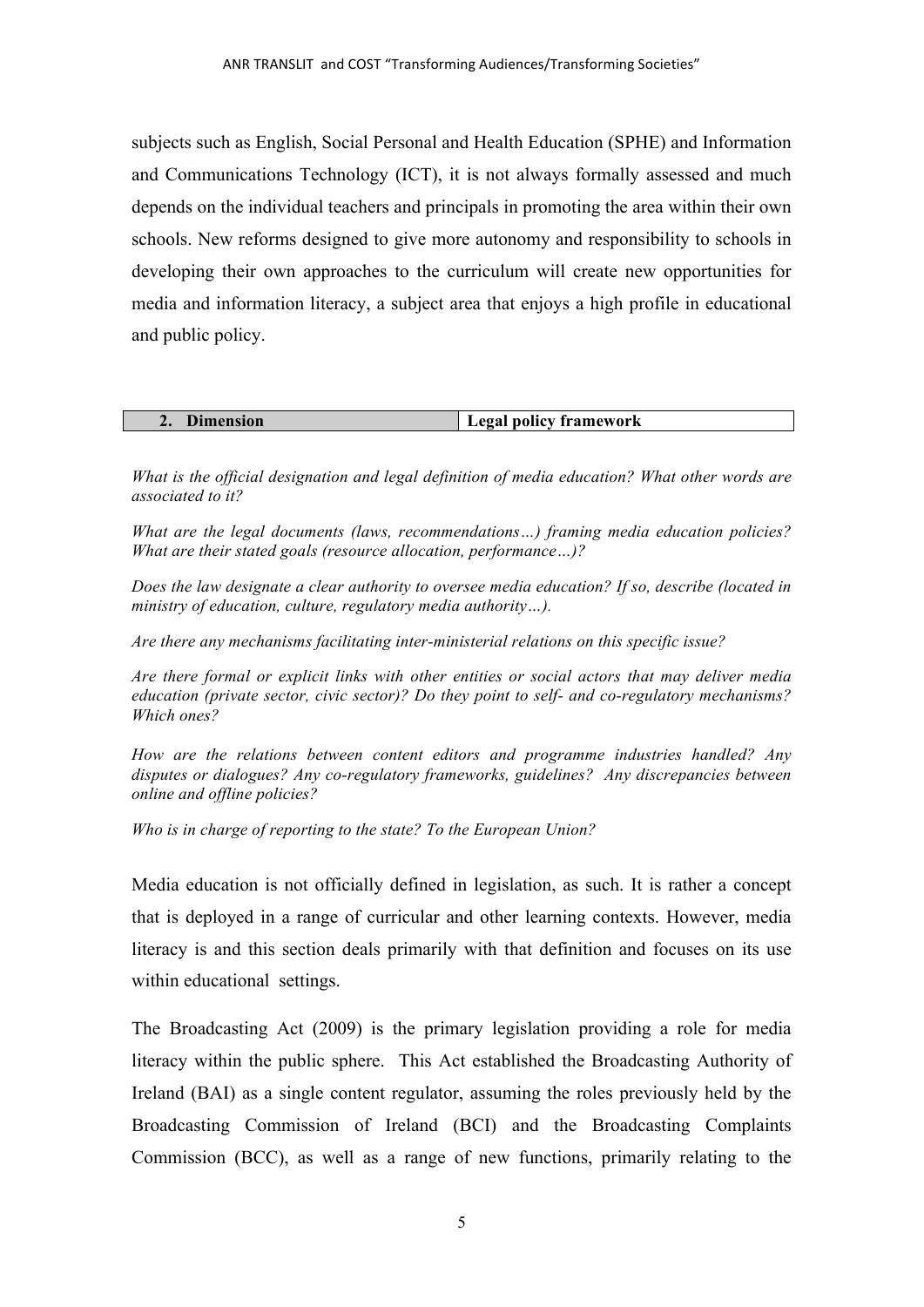oversight of public service broadcasters. The Broadcasting Act (2009) provides a new role for the Broadcasting Authority of Ireland in promoting Media Literacy. Under the Act, the BAI are given ancillary functions to encourage and foster research and to undertake measures and activities which are directed towards the promotion of media literacy. The Act also provides financial support for media literacy through the Broadcasting Funding Scheme which may be used to support new television or radio programmes promoting media literacy.

Also included in the legislation are other measures supporting public participation in the media. This includes the establishment of Audience Councils by RTÉ and the Irish language television service, TG4, to represent the views of listeners and viewers. The legislation also creates a 'right of reply' mechanism whereby individuals who feel their reputations have been damaged may have this corrected in a further broadcast. The Act also provides for some new mechanisms to manage broadcast content, such as a commercial broadcasting code to govern such issues as food advertising aimed at children.

In the Broadcasting Act, Media Literacy is formally defined as follows:

"media literacy" means to bring about a better public understanding of:

(a) the nature and characteristics of material published by means of

broadcast and related electronic media,

(b) the processes by which such material is selected, or made available, for publication by broadcast and related electronic media,

(c) the processes by which individuals and communities can create and

publish audio or audio-visual material by means of broadcast and related

electronic media, and

(d) the available systems by which access to material published by means of broadcast and related electronic media is or can be regulated"

The approach mirrors the example of the United Kingdom where the Communications Act of 2003 similarly places the responsibility on the regulator, OFCOM, to promote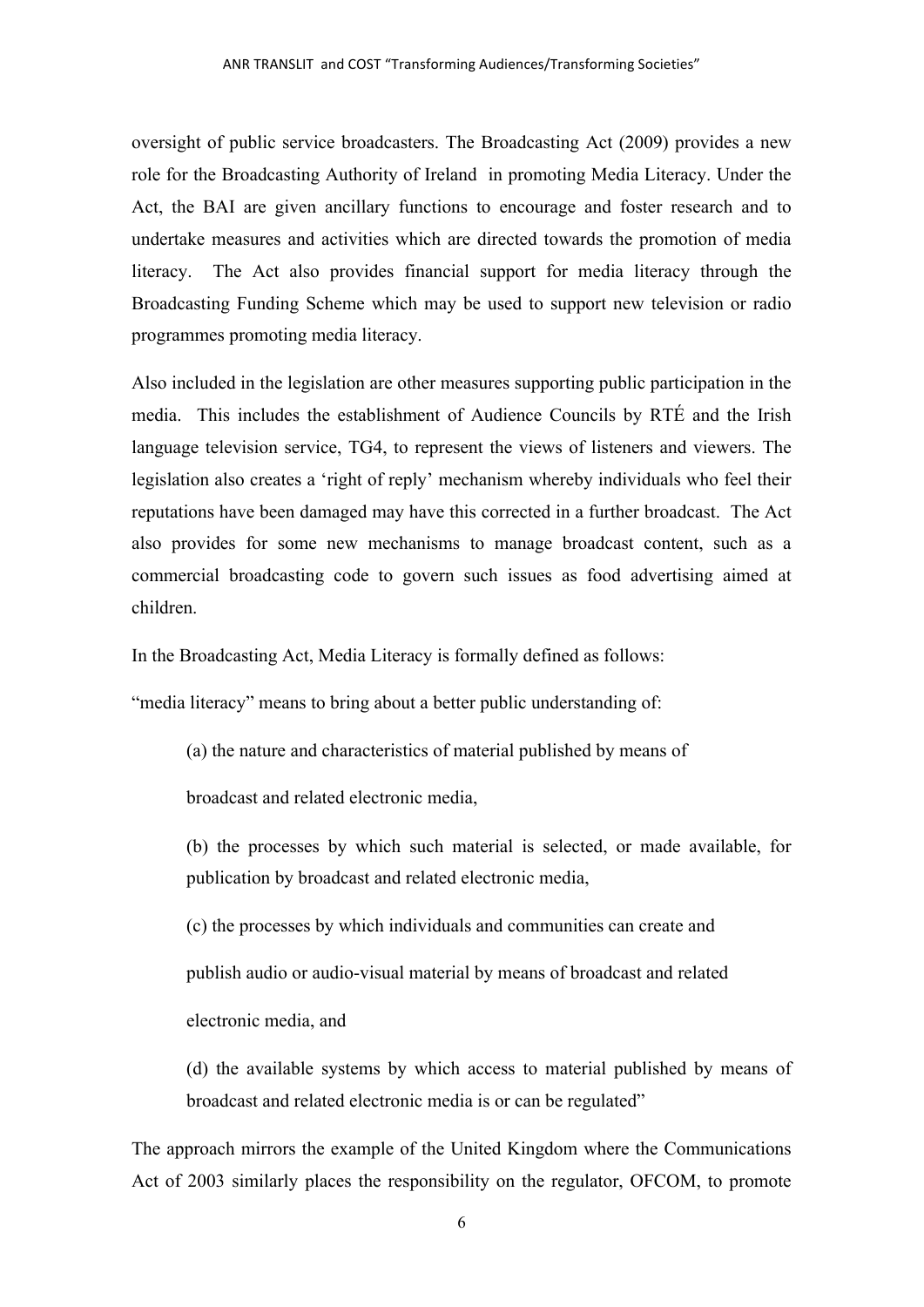'better public awareness and understanding of material published by electronic media, the purposes for which such material is selected or made available for publication, the available systems by which access to such published material is or can be regulated, and the available systems by which persons to whom such material is available may control what is received'.

## *Comments:*

In keeping with European trends whereby media literacy has been viewed as an essential component of a participatory and democratic culture, Ireland is seeking to promote a greater understanding of media literacy issues through a multi stakeholder approach of encouraging industry, national broadcasting, community media, civil society organizations and education to work together. The community media movement has been particularly successful in this regard, offering accredited training programmes and media opportunities for citizens in both radio and television. The Broadcasting Authority has also included media literacy as a category in its production funding scheme, 'Sound and Vision', enabling producers to target media literacy education as a recognized topic of broadcast content. The BAI also has the responsibility under the Audiovisual Media Services Directive, to report on levels of media literacy across Europe from 2011.

| 3.1 Dimension |  |                                                                                           | Capacity-building: teacher training |  |  |  |  |  |  |  |  |
|---------------|--|-------------------------------------------------------------------------------------------|-------------------------------------|--|--|--|--|--|--|--|--|
|               |  | Do media education policies address the issue of teacher training? How (initial training, |                                     |  |  |  |  |  |  |  |  |

*continuous…)? For what school level (kindergarten/primary school/junior high/high school)?*

*For teachers, is media education a degree per se (credits/certification) or is it part of other degrees (language/history/sciences/informatics…)? Is it optional or compulsory? How many hours of training/year are offered?*

*For students, do media education policies propose curricular development? Specific programmes? Is it optional ? compulsory? At what school level (primary, high school…)?*

*Do media education policies propose a set of competences? Of indicators? What standardsetting instruments are offered? Do they distinguish between the different components of media literacy (computer literacy, digital literacy, visual and film literacy…)?*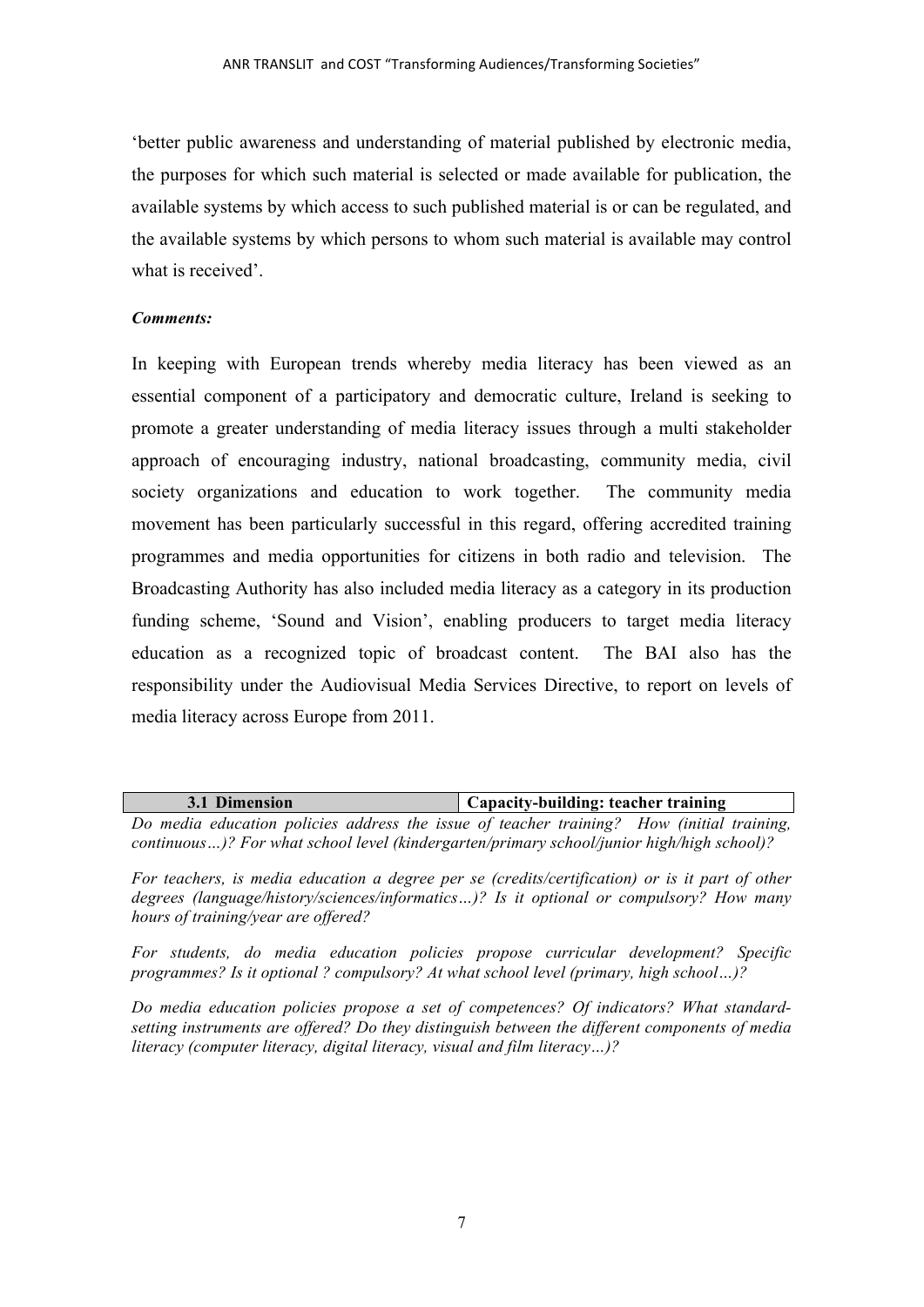It assessing capacity and capacity-building for media education (including the issue of teacher training), a brief contextual overview of its position within the curriculum is needed.

#### *Primary*

Media literacy is, according to educationalists, well grounded in the new primary curriculum in Ireland. The new curriculum was launched in September 2000 and completed its first review phase three years later. This phase assessed teacher and student experience of the English, Visual Arts and Mathematics curricula. A second review three years later addressed the teaching of Science and Social Personal and Health (SPHE). Media education is specifically provided for in SPHE within the three strands of: 'Myself', 'Myself and Others' and 'Myself and the Wider World'. The final strand contains two themes – 'Developing Citizenship' and 'Media Education'. There is a dual emphasis at this level, split between protection and empowerment. Curriculum material is well-developed and both general and detailed information are available online through the National Council for Curriculum and Assessment (NCCA) website.

A number of curriculum supports for teachers are available including teaching and learning guidelines, in-service training and curriculum development support through the Primary Curriculum Support Programme (PCSP). While assessment guidelines are available, assessment itself is not compulsory or structured at a national level. The first review phase of the primary curriculum recommended greater provision of ICT in the classroom. Media literacy is also represented as a transversal theme in English, through a general framework for enhancing both oral and written language skills. To a lesser extent, the use of media technology as a tool is also evident in other curriculum strands, such as the Visual Arts curriculum, and Social, Environmental and Scientific Education.

#### *Second Level*

The post-primary curriculum is divided into two main sections. The Junior Cycle caters for students aged between 12 and 15 and marks the end of compulsory schooling. The Junior Certificate exam, taken in the third year, is the first state examination taken by young people and marks, for the majority, the transition to the Senior Cycle. This can be a two or three year cycle culminating in the terminal examination – the Leaving Certificate. Currently there are several options available to Senior Cycle students that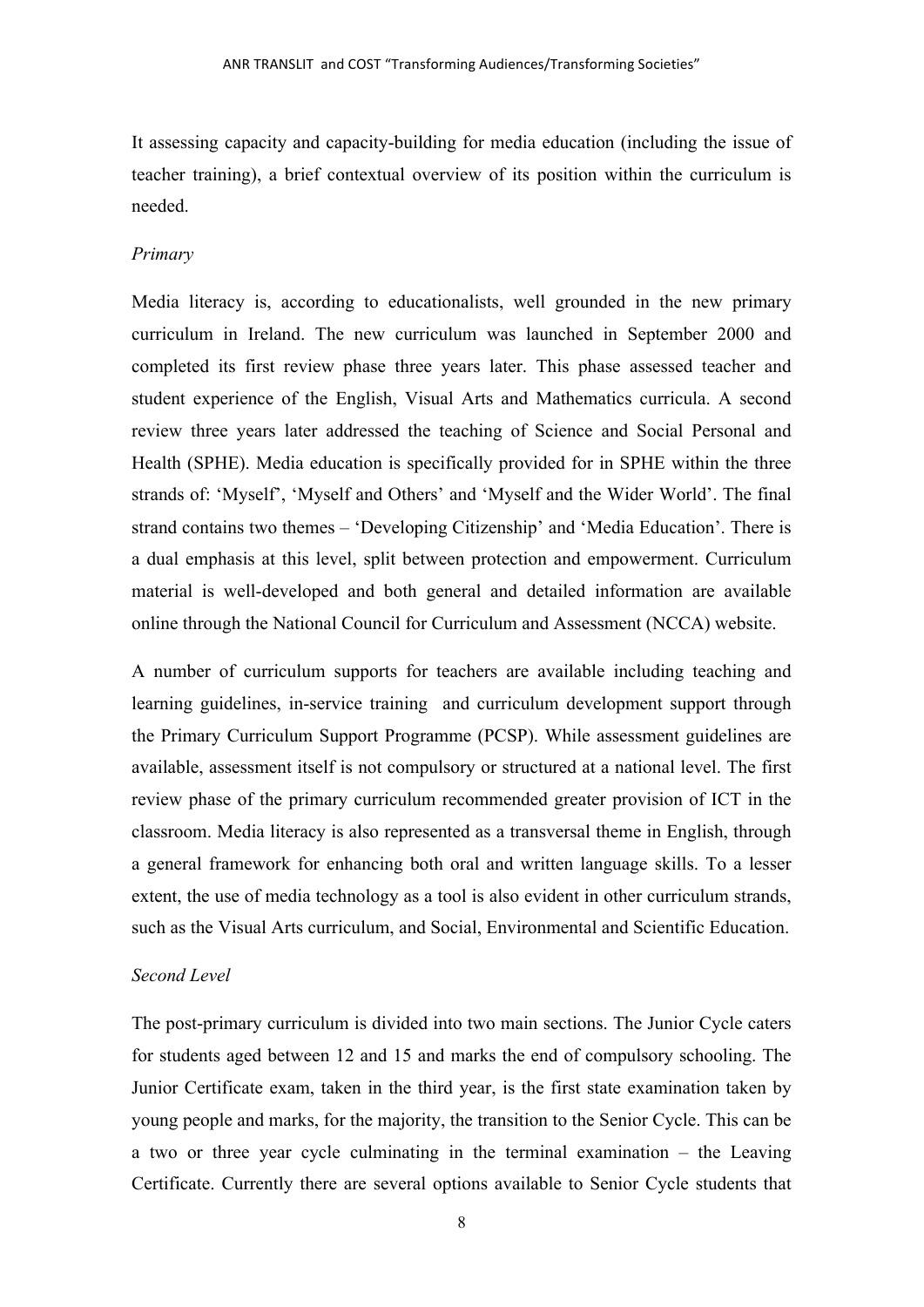offer, depending on the options chosen, a variety of opportunities to experience Media Literacy Education. The main options available are:

- A three year cycle in which a student progresses from Junior Cycle to Senior Cycle through a Transition Year (TY), an optional programme between 3rd year and 5th year.
- A two year cycle in which the student moves from 3rd year directly to 5th year. TY is of particular importance in relation to Media Literacy Education, as it offers both several established media programmes and project opportunities and also a variety of future directions for the study of media in the classroom.

Currently there is no separate Media Literacy curriculum at either Junior or Senior Cycle in the Irish education system. At lower secondary level, a form of general Media Education is stranded into English under the heading of Cultural Literacy and into both Civic Social and Political Education (CSPE) and Environmental and Social Studies (ESS), both of which emphasise the use of media forms as learning tools. Both CSPE and ESS are formally assessed at Junior Certificate level. However, the Media Education component in both is incidental rather than integral to the course of study.

At Senior Cycle, the majority of students opt for the traditional Leaving Certificate in which their opportunities to experience Media Literacy Education are primarily contained within the English curriculum and are typically focused on Film Studies. There is, as noted, no separate Media Education strand at this level as there is at primary level. Experiences vary widely from school to school making it difficult to assess the level of Media Education provided. Alternative senior cycle programmes offer a more structured approach. A module entitled English and Communication is available under the so-called Leaving Cert Applied. ICT is also available as a subject under a more vocationally-oriented version of the curriculum.

As part of a reform of the national curriculum, the introduction of Key Skills into all subjects has helped to broaden the curriculum beyond its overt functionality and examination focus. These include key skills such as:

• Learning to Learn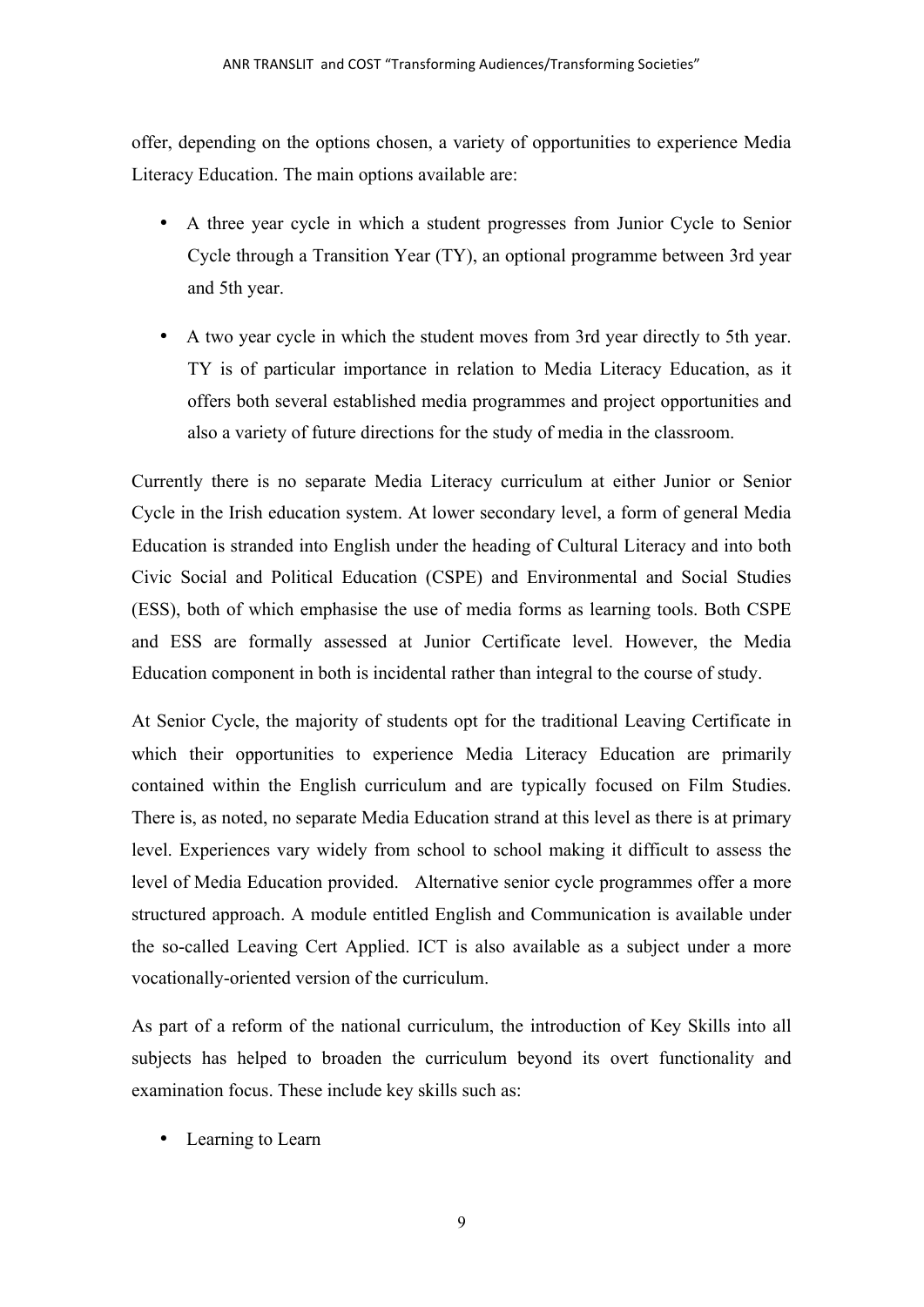- Information Processing
- Personal Effectiveness
- Communication
- Critical Thinking
- Working with Others

This approach has helped to foster a new and more inclusive culture within the Senior Cycle, more receptive to the educational ethos of media literacy.

| 3.2 Dimension | <b>Capacity-building:</b>            | Teaching/training |
|---------------|--------------------------------------|-------------------|
|               | Materials and other relevant content |                   |

*Are there teaching resources and materials made available by law and policies? Do they address issue of intellectual property (exceptions for education….)? Is there scarcity or abundance of such materials? In national/local language or other languages?*

The availability of resources is not mandated by law or by formal education policy. Resources for learning and teaching are typically developed in response to the demands of the syllabus. Individual schools and teachers are free to select the resources most suited to their teaching requirements. Given the relatively small scale of the Irish educational market, there cannot be said to be an abundance of educational resources for media. A number of textbooks have been commissioned by publishers to meet the needs of the junior certificate syllabus. As media literacy fits within the current curriculum framework of more general subjects, media topics are also interwoven into textbooks covering general subjects. Teacher education centres, a network of resource centres for teachers around the country, act as an important location for dissemination of resource material. It is also the case that island is well served by international English language material.

## *What is the role of research institutions (universities, training schools)and other support mechanisms? Within the school, what is the role of libraries and media centres?*

University universities and research institutions are an important resource for development of curriculum materials. Higher education institutions provides teacher training material, professional development courses, and also participate in research partnerships on the subject of media education. The professional development service for teachers, PDST, is the national resource for teacher education and development. It also provides a central clearinghouse for electronic and web-based materials. The education department of the Irish Film Institute is another important organisation supporting the development of pedagogical material. The Institute has developed specific materials times it has different age groups with study guides developed specifically for their film training programs.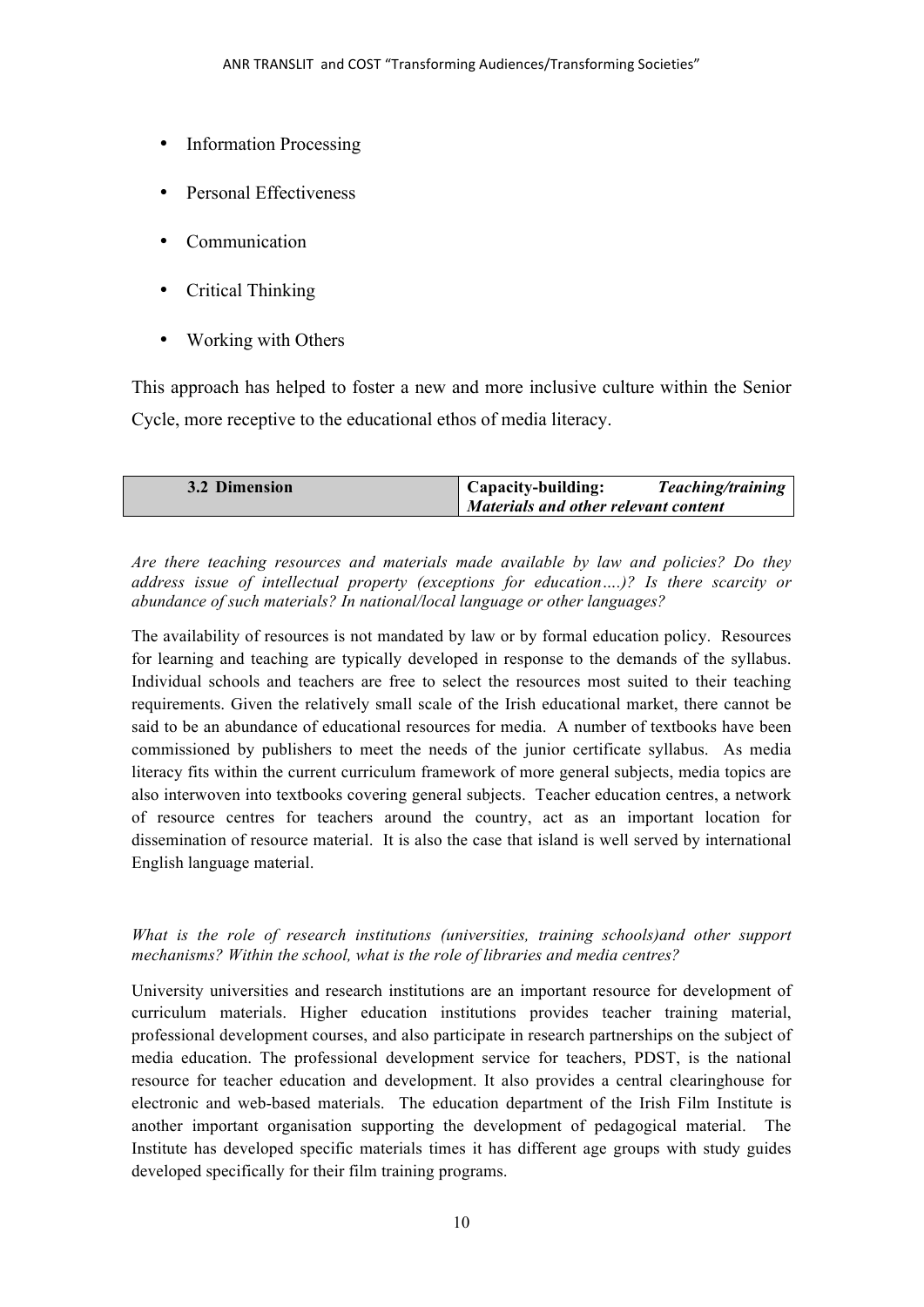*What is the nature of the resources made available? Are they created by teachers, by students, by private sector…? How are they produced (selection, authorship, mode of production…)? What is their degree of authenticity? Do they result from specific project activities or from guided/mandatory activities?*

*How are these resources selected and validated (national board, recommendation…)? How are they circulated? How are they re-used, or referenced, if at all?*

Given the somewhat marginal role of media education as part of other curriculum areas, there is less formal validation of teaching and learning material compared to textbooks in major subject areas. Peer review, in this instance, acts as the principal quality assurance framework.

| <sup>2</sup> <sup>3</sup> Dimension | Capacity-building: funding |
|-------------------------------------|----------------------------|

## *How are media education policies funded? And the resources? The training programmes?*

Media education policies, in common with other areas of the formal school curriculum, are centrally funded and resourced at ministerial level. Teacher training likewise is publicly funded within the higher education system. The professional development service for teachers acts as an agency within the Ministry of Education and therefore likewise provides a publicly funded resource for curriculum learning and teaching development. Similarly, organisations such as the Irish film Institute received grant aid from central government sources including the Arts Council. Textbook publishing, on the other hand, lies primarily within the private sector.

#### *What is their proportion in relation to the total education system revenues?*

*Is there any yearly financial report? Is it available to the public?*

There is no formal budgetary breakdown of resources to individual subject areas. Therefore, it is not possible to identify specific budget lines as a proportion of the total education system resource. Media education, no different to any other subject area, therefore falls within general education spend.

| <b>Dimension</b> | Role of actors (outside school system) |
|------------------|----------------------------------------|

#### *Do media education policies take into account partnerships outside the school system?*

Given the evolving nature of media education policy in Ireland, a wide coalition of interests is represented within the sector. Media education activities within the school often draw on external partnerships as part of their delivery. This has been actively encouraged, for instance, in the schools program operated by the Irish Film Institute. Informal education relies almost exclusively on civil society groups, industry philanthropy, outreach programs run in conjunction with higher education and other institutions, as well as a number of government schemes.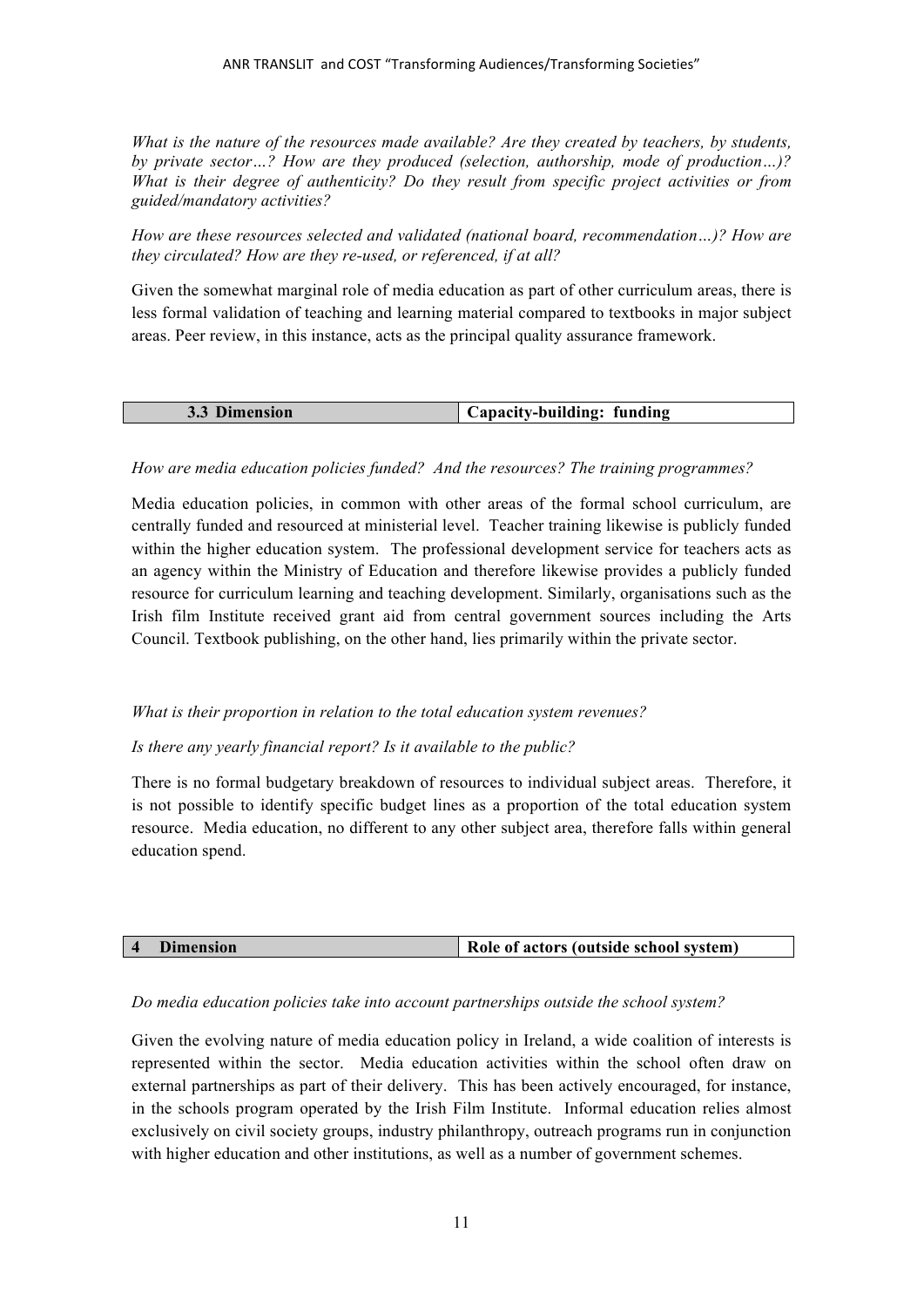With the support of the Broadcasting Authority, partnerships with the community media sector have also been an important factor. Individual community radio and television services, as well as the National Association for community media broadcasting have played a vitally important role in the development of informal media education and literacy.

## *What is the role of regulatory media authorities, if any?*

The regulator, the broadcasting authority of Ireland, does not have a formal regulatory role over media literacy. Instead, it is described as an ancillary function. Media literacy is recognised within its overall strategy, and is perceived as a public policy objectives. However given the somewhat informal nature of its responsibility, media literacy tends to be an added extra rather than a core component.

## *What is the role of private sector (editorial capacity, training, resource availability…)?*

The private sector has played a somewhat limited role in the development of media literacy and media education programmes. Unlike, for instance, countries such as Canada, media organisations do not have a strong tradition of support for media education or outreach activities. Generally, their role is confined to the production of some textbooks and resource materials. An exception to the this is leading national newspaper, *The Irish Times*, which has a good track record of working collaboratively with education. The newspaper produces special supplements, 'Newspaper in the classroom', and organises student media competitions with involvement of the newspaper's own staff in mentoring and advising students.

The situation is also somewhat different in the area of digital skills and digital literacy. Here, private sector organisations tend to be more involved and more active in forging partnerships with schools

## *What is the role of civil society associations (awareness raising, training, resource production…)? What is the level of youth participation in the mechanisms available?*

Civil society organisations are to the fore in developing informal media education. Many civil society organisations now use media as a primary awareness raising tool. Medium literacy also tends to be one of the ways in which youth engagement is promoted. Youth participation is high and media workshops, video production projects, computer clubhouses, and other forms of participators and creative production tend to be popular.

*Are there grassroots communities of practice that participate in media education? Professional organizations of media education teachers? Journalists and news professional organizations? Librarians and learning centres professionals? Computer scientists and their clubs?*

Outside of the formal school curriculum, civil society organisations tend to be the most active in promoting the idea of media literacy education and practising media literacy as a tool for democratic participation. Professional organisations for media education teachers do exist but given the relatively small scale of the subject area, compare less favourably to their larger sister organisations.

Journalist organisations also play a role in promoting and supporting media literacy. The National Union of Journalists NUJ has been a prominent advocate for news literacy. While its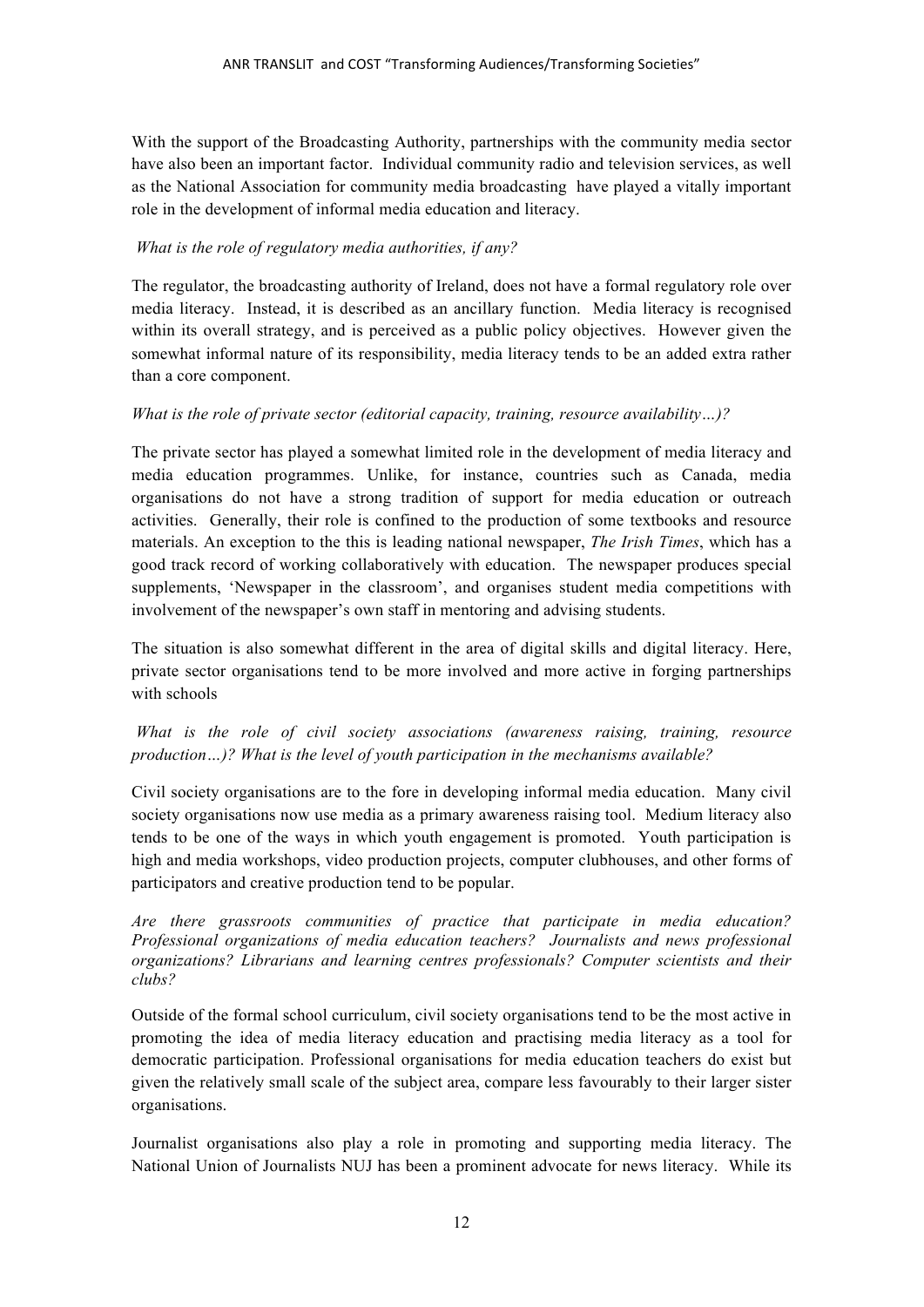mandate is primarily towards professional working journalists, it also acts in the public interest in promoting better understanding of standards of journalism. It also supports education programmes for trainee journalists.

Of note within the Dublin region in particular, is the support for media literacy and meeting education initiatives by major ICT corporations. The Dublin region has developed as a hub for many global Internet companies. In the interests of supporting greater levels of ICT awareness and ICT skills and education, companies have taken an active approach towards partnering with schools and civil society groups.

## *Are parent associations and media/information professionals invited to collaborate to media education? On what basis, in which capacity?*

The National Parents Council operates as a representative parents organisation within the school system. Parents play an active role within the education system through participation in boards of management and are consulted on all major developments within education curriculum and reform.

## *Are there specific events (semaine de la presse, festivals, competitions, games…) that show the importance of media education? Are they legitimized by state policies?*

There are a series of national events which celebrate young people's media literacy and the importance of media education primarily young people's creativity through the medium of film.

*Are there any overlapping structures or events that try to bring together media literacy, information literacy and computer literacy? Any online platform or mechanism? Describe.*

| <b>Dimension</b> | ▲ Evaluation mechanisms (inside and outside |
|------------------|---------------------------------------------|
|                  | school)                                     |

*Are media education policies used to test media accountability (government role, traditional media contributions, public service media…)?* 

*What are the legal mechanisms to ensure and measure the efficiency of media education policies? Are these legal mechanisms used and how? How relevant are non-binding guidelines, if any?* 

*How is the performance of media education resources, programmes and actors evaluated? According to what indexes, indicators (national, international…)?*

*What publics are targeted (youth, poor, excluded…)? Any proportion or quantifiable data on how many people are targeted (among youth, poor, excluded…)? Any proportion or quantifiable data on how many programmes and of what types are made available to them? To what effect?*

*Is there any yearly report? Is it available to the public? Who produces it?*

The area of evaluation remains under-developed in terms of media literacy. Accountability of broadcasting and media output lies with the regulatory agencies concerned. So, for instance, the Broadcasting Authority of Ireland oversees the implementation of a public service broadcasting charter but this does not include provision for media literacy. Similarly, the Press Council of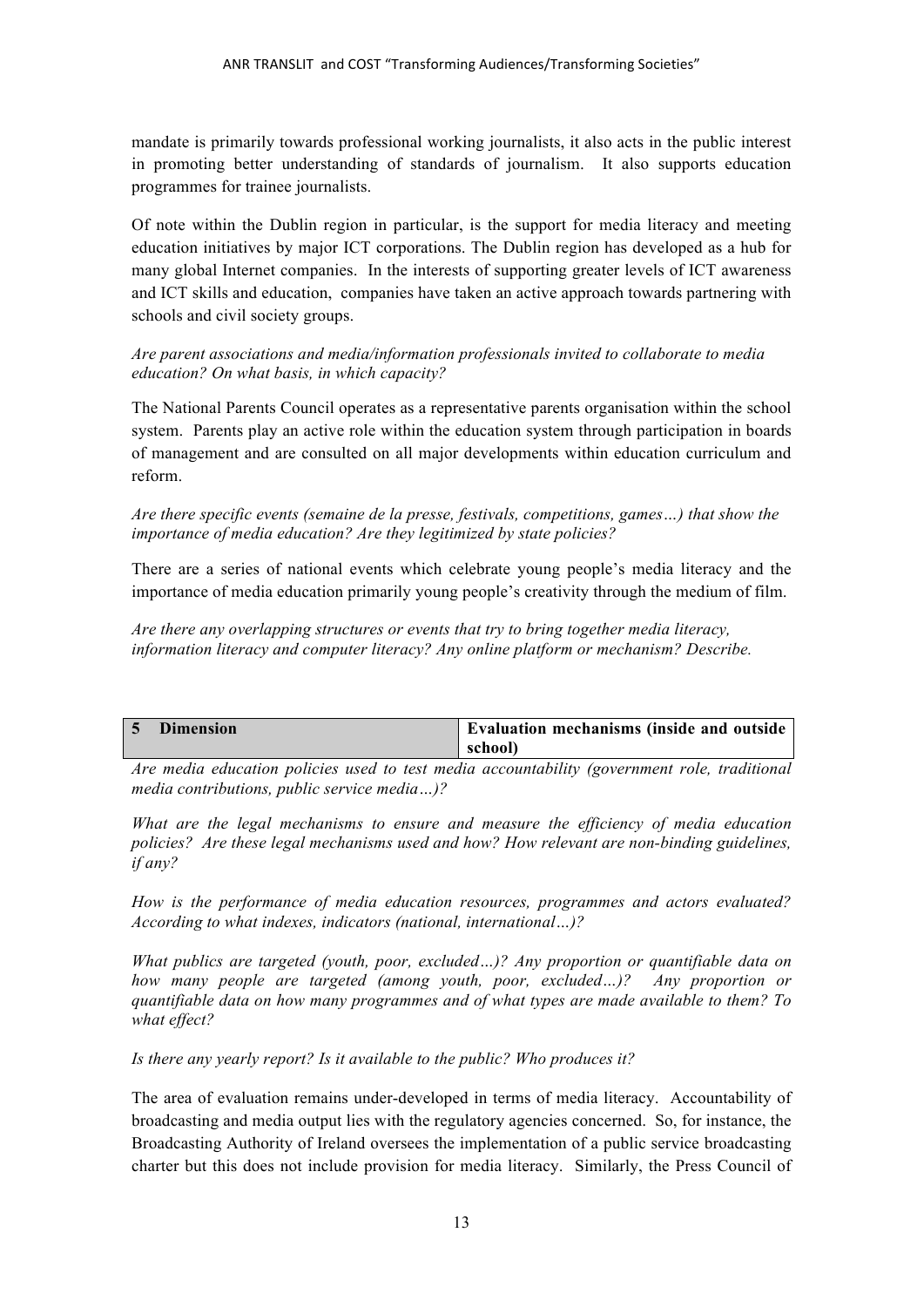Ireland has responsibility for the implementation of the code of ethics for print and news media. Again, this does not include specific reference to be media literacy.

Therefore, in terms of legal mechanisms to measure media education policies, please primarily derive from performance within the examination system. As this is not strategically linked with any overarching media literacy policy, it is not possible to describe it as a formal accountability or evaluation system. As such, there has been no further data collection on the initial pilot studies conducted on behalf the European Commission.

| <b>Dimension</b> | Main concepts and legitimizing values |
|------------------|---------------------------------------|

*What educational paradigms are put forward (transmission, prevention, participation…)? By which actors (public, private, civic)?*

*What competences are favoured and adopted, if any (critical thinking, citizenship…)?*

*What hierarchy of values (quality, empowerment, diversity and pluralism, employment…) are used to justify policies (based on political discourses, laws…)? Are human rights invoked?* 

*What hierarchy of values are used to justify actions, mechanisms and events outside formal and official policies and outside schools?*

The educational paradigm for media education in Ireland falls somewhere between a protectionist and a participatory approach. Elements of both evident within syllabus material. Yet clearly, the creative and production dimension which is central to many initiatives is focused on fostering greater empowerment and youth engagement in media. Any news organisations and children's charities working in this field actively promote a children's rights agenda. Communication rights now increasingly appear within the sphere of their activities.

This approach is also evident in the syllabus for English language and communication. Critical thinking, for instance, features in the primacy English curriculum where "Distinguishing between fact and opinion, and bias and objectivity, in text and in the media" is a core objective.

Media education is specifically provided for in the Social Personal and Health Education strand (SPHE) which consists of three strands: 'Myself', 'Myself and Others' and 'Myself and the Wider World'. The final strand contains two themes – 'Developing Citizenship' and 'Media Education'. There is a dual emphasis at this level which is split between protection and empowerment. Competencies of critical thinking are also evident in the ICT Framework, in second level English syllabi and in subject areas such as Civic, Social and Political Education (CSPE).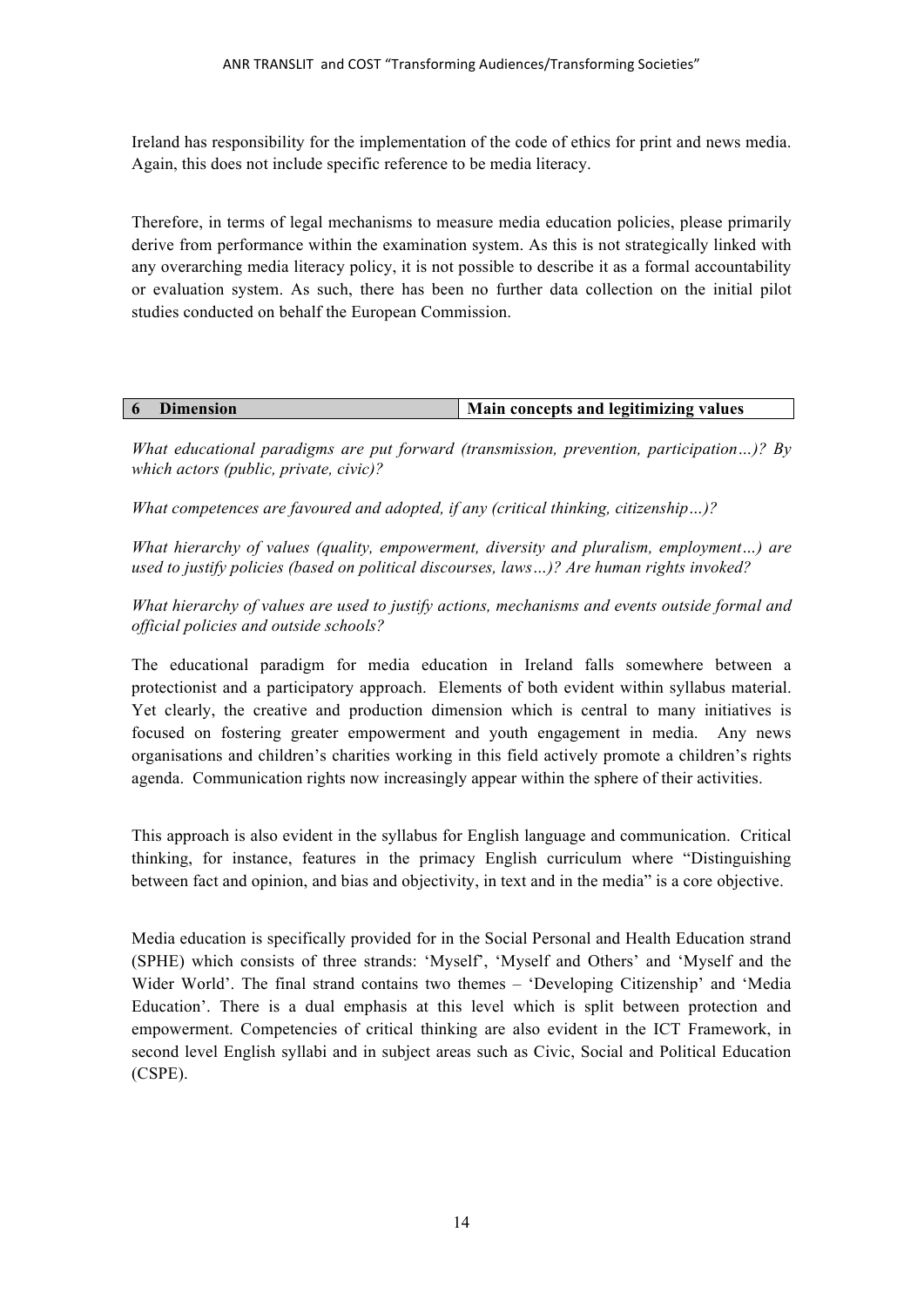| Dimension<br><b>General appreciation</b> |
|------------------------------------------|
|------------------------------------------|

Give a general yet brief comment on your own perception regarding the relevance of the media education policies in the national media system and in the national school system. Are they significant? Efficient? Relevant?

Media literacy has become more important in discourse concerning the overall media system in Ireland. Its recognition within broadcasting legislation was an important achievement for advocates of a media literacy agenda. Civil society has played a very active role in promoting initiatives and projects that have sought to widen participation and democratic accountability of organised professional media. The regulator has also played a supportive and important role in resourcing and encouraging further development in the sector. What remains lacking at the national level is an overall coordinating policy with multi-stakeholder participation. This is an area of future development in which a combination of public and private organisations need to play an active role.

In terms of formal education with the media, as described in this report, concepts of media literacy have a long and well-established tradition within the syllabus. Despite many years of campaigning for a separate subject specifically devoted to media and media studies, the approach adopted has been one of integration across the curriculum. This, despite the perception that it is module area, has in fact been quite successful. Concepts of media literacy including basic comprehension, critical thinking skills, and creative and production related skills are represented in diverse subject areas. The fact that this is also represented at all levels of the education system, primary and post-primary, is an achievement. The Irish curriculum is a busy space, with much competition for inclusion of a wide range of themes and topics. Media has a strong position if not a wide base. The increasingly close links between media and digital literacy is also an important area for further development and one that is likely to strengthen the overall project of media literacy.

| 8 | <b>Dimension</b> | <sup>I</sup> Good practices and resources |
|---|------------------|-------------------------------------------|
|   |                  |                                           |

## **Resources**

#### *Bradóg Regional Youth Service* www.bradog.com/

Bradóg Regional Youth service provides practical digital filmmaking with an emphasis on experiential learning. Thus the training is not theoretical nor pedagogical.

The purpose is to engage traditionally marginalised young people (approx. 400 per annum). Young people are very much in the driving seat when it comes to the content that is produced (producing, directing and scripting their own work).

Bradóg also works with audio in radio, podcasting and music production. The complete portfolio of projects works to address a significant digital divide apparent in the community.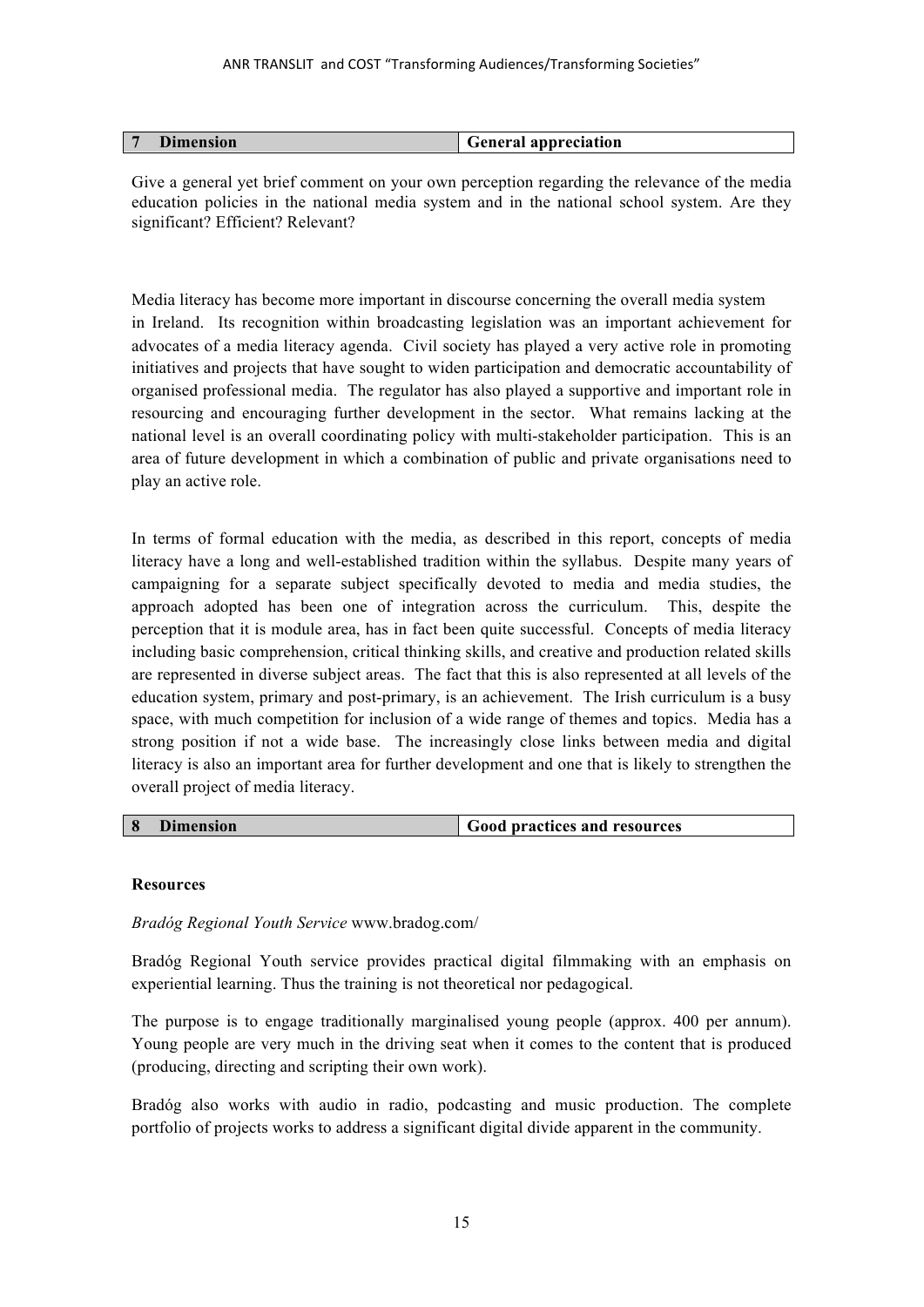## *Broadcasting Authority of Ireland* www.bai.ie

The Broadcasting Authority of Ireland was established on 1st October 2009 to regulate content across all broadcasting, assuming the roles previously held by the Broadcasting Commission of Ireland (BCI) and the Broadcasting Complaints Commission (BCC). It includes support for media literacy among its functions.

#### *Campaign for Commercial Free Education www.commercialfreeeducation.com*

CCFE is a voluntary non-profit organisation driven by a small core of members since 2005 and with wider contacts among teachers, parents and representative bodies. The campaign organises termly meetings and occasionally conferences. The core regular work of the organisation is advocacy outputs (e.g. media comment, press releases & position papers in educational newsletters) in relation to newly announced commercial promotional schemes by corporate bodies targeting school students and school learning environments. The campaign is thus reactive against the threats posed by these commercial schemes and operates on a macro scale. The campaign aims to raise awareness of the commercial presence within the classroom and encourage teachers and schools to work for advertising/branding-free classrooms.

*Cork Community Tv* www.corkcommunitytv.ie/

Cork Community TV was incorporated in 2007. It has been awarded a Community Broadcast licence from the BCI.

Cork Community TV's membership is drawn from regional Cork based Community and Voluntary sector organisations and interested individuals.

In offering to its membership and target audience the local broadcast facility, CCTv will have an equally strong focus on critical media literacy as well as technical, practical and creative audiovisual production.

## *Filmbase* www.filmbase.ie

Filmbase is a not for-profit resource centre for Irish Filmmakers with a primary focus on entry level to the professional industry.

In support of its remit, Filmbase seeks to develop practical filmmaking education with young audiences.

## *Fís in Schools* www.fis.ie

FíS (Film in Schools) is a digital engagement initiative of IADT (Institute of Art, Design and Technology, Dun Laoghaire). Its role is to encourage and support schools and teachers across all levels in using digital media and technology in the classroom.

*Fresh Film Festival* www.freshfilmfestival.net

Fresh Film Festival (Fresh) is a national organisation addressing the needs of young filmmakers in Ireland.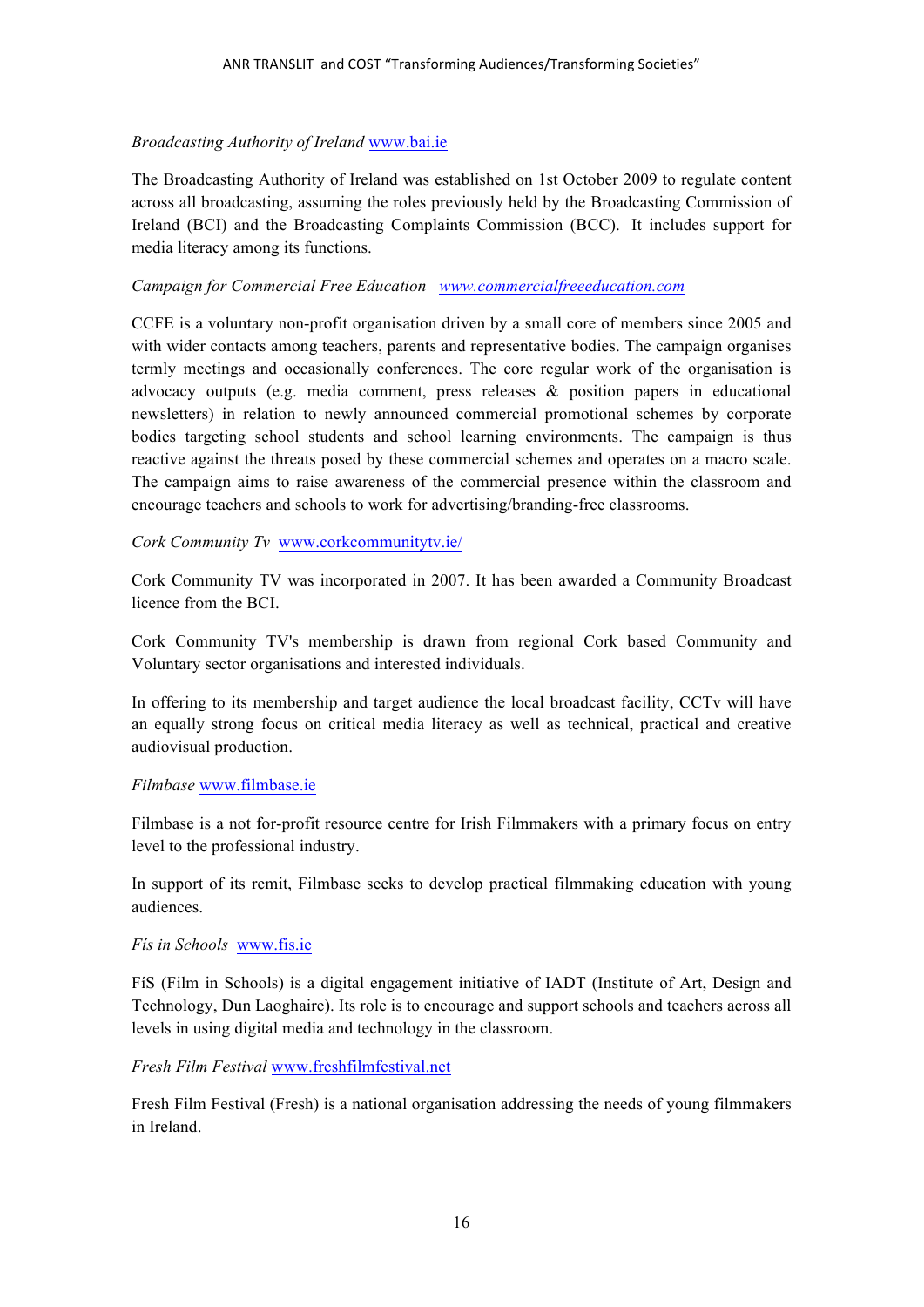#### *Gael Linn* www.gael-linn.ie

Gael Linn runs two media education projects: a weeklong digital filmmaking course for TY students and a weeklong communication course for TY students. Since 2006/2007 Gael Linn has also piloted an Irish College three-week digital filmmaking module. CÚRSA CUMARSÁIDE Run in Dublin, this course introduces participants to the basics of radio and digital filmmaking production. Initiated in the mid 1990s (and originally exploring radio and print media) the course is run through Irish and culminates in a produced and recorded radio show (in association with Radió na Life) though this show is not broadcast. The digital filmmaking side is an introduction to camera work, storyboarding and editing.

## *Irish Film Institute, Education* www.ifi.ie/education/

IFI Education delivers an extensive programme of film and moving image education across a range of sectors. Through a schools programme, IFI reaches over 20,000 young people in primary and secondary schools around Ireland at screenings in local cinemas, workshops and film related events. Online resources and teacher training also facilitate critical engagement with film.

TY MOVING IMAGE MODULE IFI developed a Transition Year Moving Image Module in conjunction with the above named partners. This module comprises screenings, teacher training, resources and ongoing support. To date the Module has been delivered in 15 venues around the country. Outside of the formal education sector, IFI is developing links with community and youth groups, providing screening venues, filmmaking opportunities, other activities in relation to film and moving image education

LIGHTSOUT! FILM FESTIVAL (incl. REELMAGIC) LightsOut! is a national film festival for young people. In its 2008 first year, the festival took place in July at venues across the country. Lights Out comprised film screenings of non-mainstream films for young people and practical film-making workshops. REEL Magic is a practical film-making course for young people 9 - 11. Screenagers, in conjunction with Filmbase, is for 12-16

#### *Kids' Own Publishing Partnership* www.kidsown.ie

Kids' Own Publishing Partnership is a child centered arts organisation and Publishing House specialising in collaborative projects involving professional development and publishing. Operating on a 32-county basis, Kids' Own work with children and young people from 0 to 18 years of age in creating and distributing art-work.

#### *National Ass. of Principals & Deputy Principals* www.napd.ie

CREATIVE ENGAGEMENT PROJECT The Creative Engagement project celebrates and acknowledges the work of the teachers and pupils involved in arts projects in post-primary schools (secondary, vocational, community and comprehensive), across the country. Creative Engagement project offers grants to successful applications to the scheme (up to a maximum of €5,000 per school involved). The scheme encourages, amongst other arts, film, photography, publications, music and mixed media.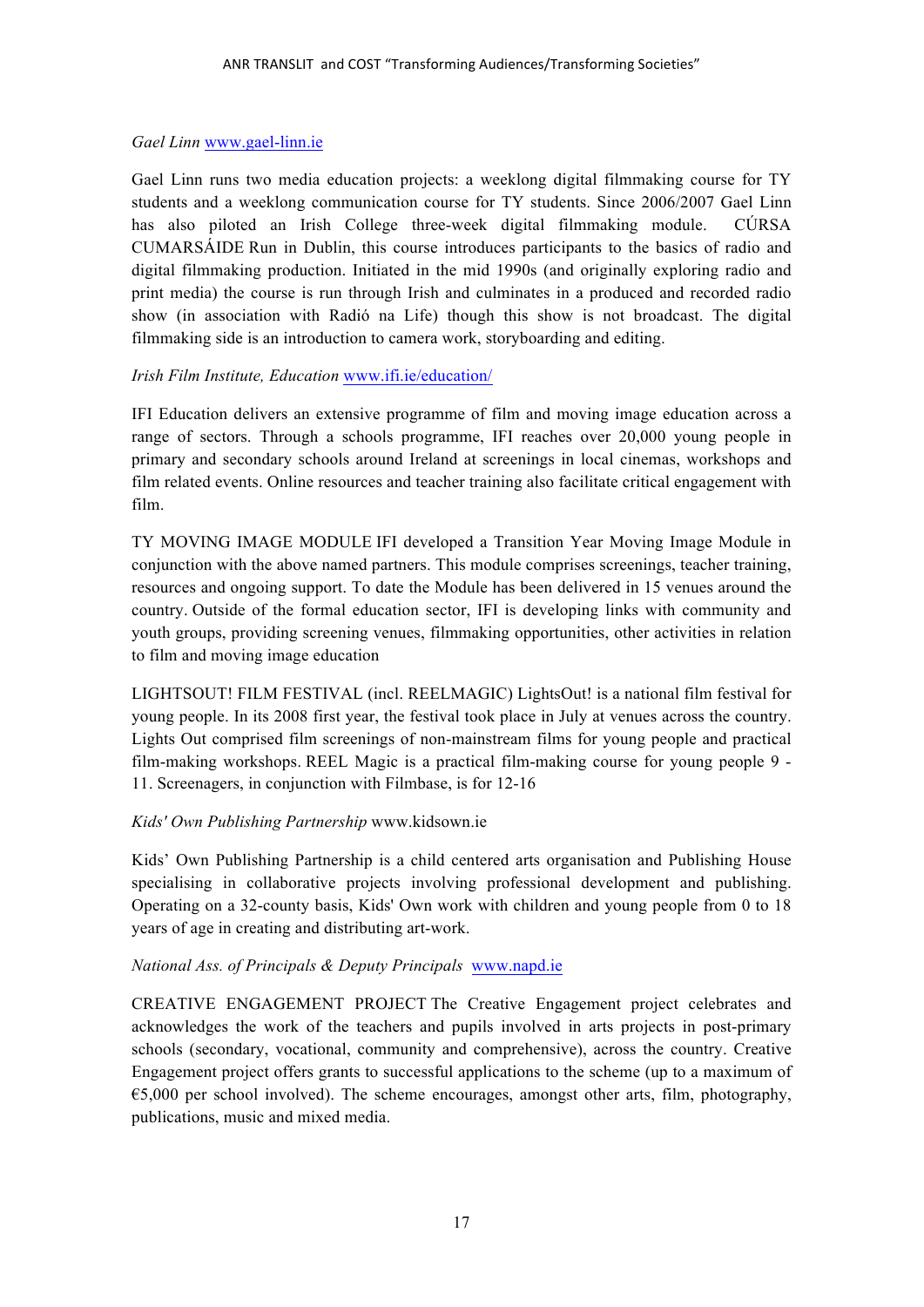MEDIA SKILLS INITIATIVES From time to time, the NAPD regional committees deliver training workshops to their members in PR media skills. These workshops build the capacity of school leaders to effectively manage enquiries from journalists and media producers.

National Parents Council - Primary. www.npc.ie

The NPC supports MLE as a valuable tool that enables the schooling environment to be interactive, engaging and relevant to young peoples' lives. In this way teachers become facilitators in the classroom teaching their students the skills to be active learners.

#### *Near Media Coop* www.near.ie

Near Media Co-op is a not-for-profit community media project in Coolock. The project consists of three different areas Near fm, Neartv Productions and Near Online.**Near fm** broadcasts 24 hours a day over 365 days per year. We operate an open access policy and run at least two community radio courses a year for new volunteers. The station encourages groups to use community media as a tool in their development work and aims to reflect the issues, events and stories important in the local area.**Neartv productions** is the community television production arm of the Co-op.

National Youth Council of Ireland www.youth.ie

The NYCI is a membership organisation of over 50 voluntary youth work organisations. The NYCI looks to support youth workers in their competencies with digital media as an art form.They approach this work from the perspective of looking at young people where they're at. Addressing youth work engagements in with relevant contemporary media allows significantly greater credibility with the young people and hence greater impact. The mission of the work is to enable young people to use digital media in a creative way in order to facilitate creative citizenship.

#### *Professional Development Service for Teachers* www.pdst.ie

PDST provides support services and programmes, including Primary Professional Development Service (PPDS), Second-Level Support Service (SLSS), Leadership Development Service (LDS), Junior Cycle Physical Education, (JCPE), Leaving Certificate Applied (LCA), Transition Year (TY), School Development Planning (SDP), Junior Certificate Schools Programme (JCSP), Reading Recovery, Maths Recovery, an tSeirbhís Tacaíochta Dara Leibhéal don Ghaeilge (STDL Gaeilge), the National Centre for Technology in Education (now known as PDST Technology in Education) and the Social Personal and Health Education (SPHE) support service.

#### *Scoilnet* www.scoilnet.ie

Scoilnet is the Department of Education and Science's official portal for Irish education. The site itself has incorporated a portal-like appearance, separating into four main sections teachers, students, parents and management. Through the use of a dynamic navigation menu, these four sections break down again into various subsections crammed with more information, both online and downloadable to your desktop. The invaluable "Resource Finder" allows users to find accurate information quickly.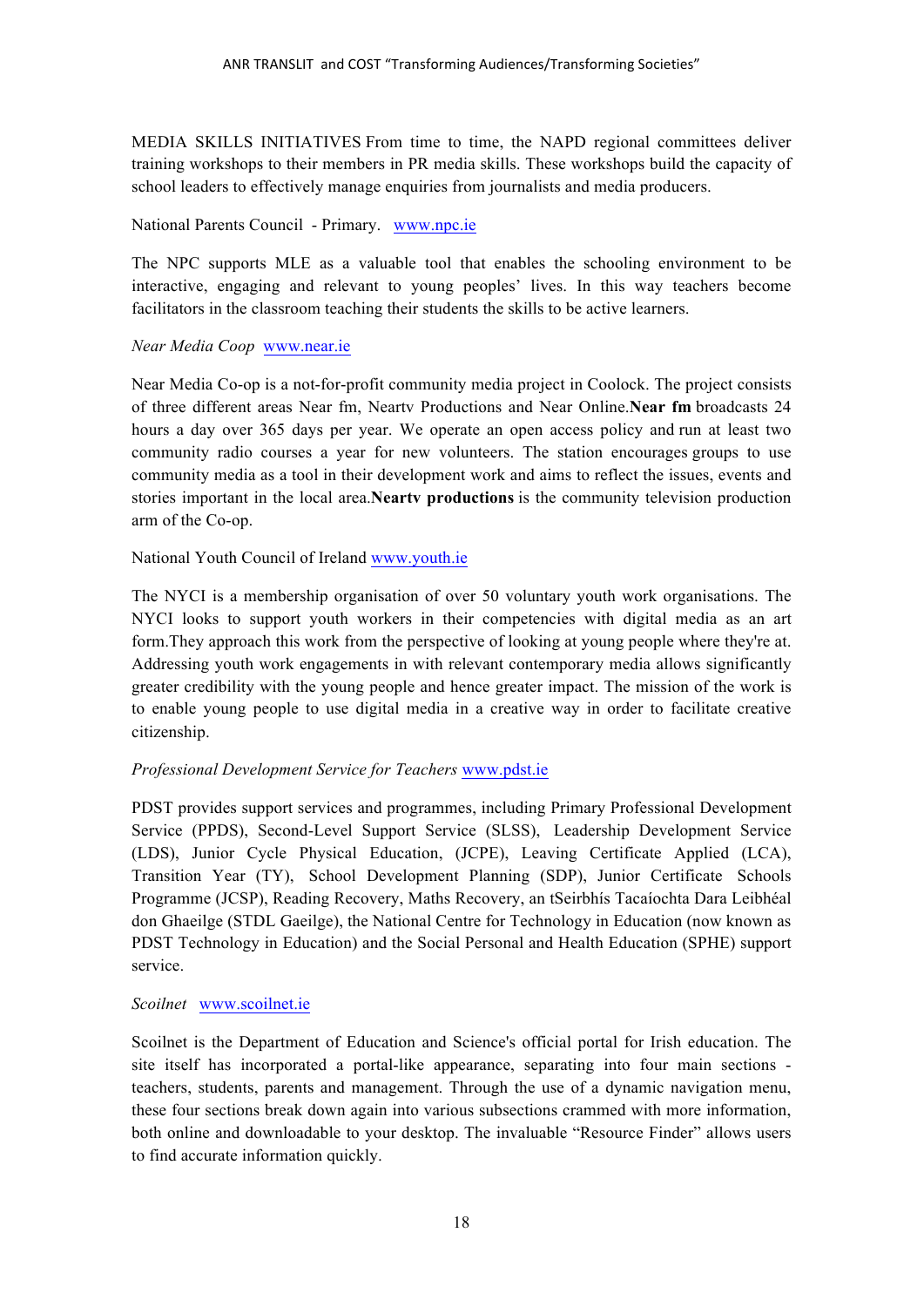#### *SpunOut.ie* www.spunout.ie

SpunOut.ie is an independent media platform free from commercial, religious and political influences. This platform creates a safe space for engaging young people and providing: information on health and lifestyle issues (mental health, sexual health, politics, activism, work, travel, etc.), a forum for young people to have their voice heard, an interactive discussion forum for young people, and a signposting service to relevant third-party support services. In addition, SpunOut.ie provides a channel for young people to access and connect with mainstream media as well as other opportunities to engage with policy decision making (both internally in SpunOut.ie and with the power system of society).

*Young Irish Film Makers (National Youth Film School)* www.yifm.com

YIFM is an independent after-school youth organisation, registered as a charity, and working since 1991.

YIFM supports and supervises the experiential learning of practical filmic skills of: script writing, acting, sound, direction and production.

YIFM is a youth media education service dedicated to the personal, social, cultural, critical and intellectual development of young people from all social backgrounds.

| $\mathbf o$ | Din<br>nension | References |
|-------------|----------------|------------|
|             |                |            |

CYP. (2013). Education For Civic Engagement in Post-Primary Schools in Ireland and Northern Ireland: A Rights Perspective.

Day, R. (2009). *Community radio in Ireland : participation and multiflows of communication*. Cresskill, N.J.: Hampton Press.

Irish Film Censor's Office. (2005). Adolescents and Film. Attitudes to Film Classification.

Kerr, A. (2005) 'Media Literacy in Northern Ireland'. Media Policy Briefing Paper No 2. Centre for Media Research (CMR), University of Ulster: Coleraine.

Merry, P., & Titley, G. (2002). A series of 6 Small Scale Studies to map the implementation of Media Literacy and Image Education in Europe: Ireland, the Netherlands and United Kingdom.

Morash, C. (2010). *A history of the media in Ireland*. Cambridge ; New York: Cambridge University Press. Retrieved from http://assets.cambridge.org/97805218/43928/cover/9780521843928.jpg

O'Neill, B (2000) 'Media Education in Ireland', Irish Communications Review, Vol. 8, pp. 57- 64.

O'Neill, B., Barnes, C., & Dublin Institute of Technology. Centre for Social and Educational Research. (2008). *Media literacy and the public sphere : a contextual study for public media literacy promotion in Ireland*. Dublin: Dublin Institute of Technology, Centre for Social and Educational Research.